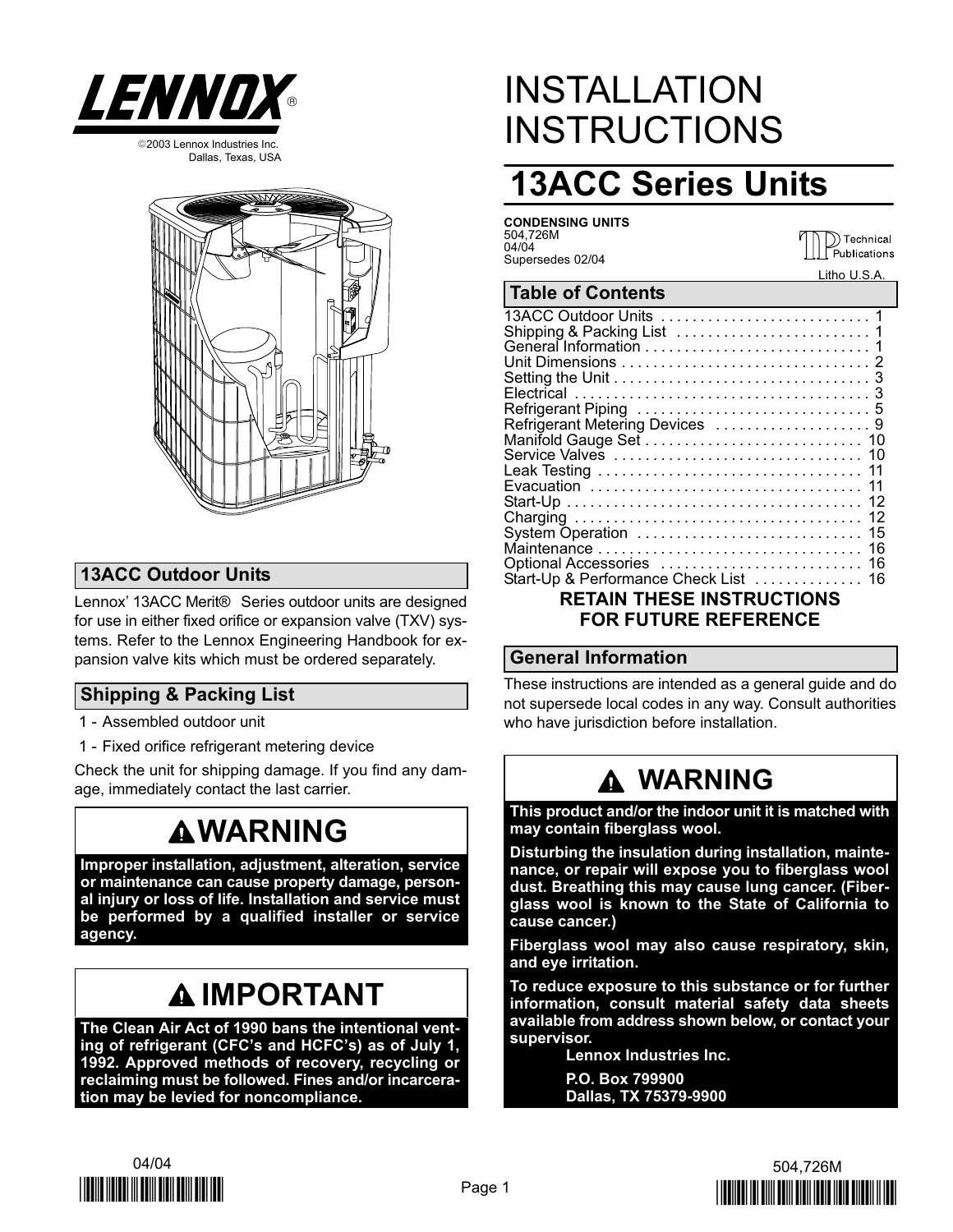### Unit Dimensions − inches (mm)



|                          | Model No. | A          | в          | C          |
|--------------------------|-----------|------------|------------|------------|
| 13ACC -018<br>13ACC -024 | in.       | $24 - 1/4$ | $33 - 1/4$ | $32 - 1/2$ |
| 13ACC -030<br>13ACC -036 | mm        | 616        | 845        | 826        |
| 13ACC-037                | in.       | $24 - 1/4$ | $43 - 114$ | $42 - 1/2$ |
|                          | mm        | 616        | 1099       | 1080       |
| 13ACC-042                | in.       | $24 - 1/4$ | $33 - 1/4$ | $32 - 1/2$ |
|                          | mm        | 616        | 845        | 826        |
| 13ACC-047                | in.       | $28 - 1/4$ | $43 - 1/4$ | $42 - 1/2$ |
|                          | mm        | 718        | 1099       | 1080       |
| 13ACC-048                | in.       | $28 - 1/4$ | $37 - 1/4$ | $36 - 1/2$ |
| 13ACC-060                | mm        | 718        | 946        | 927        |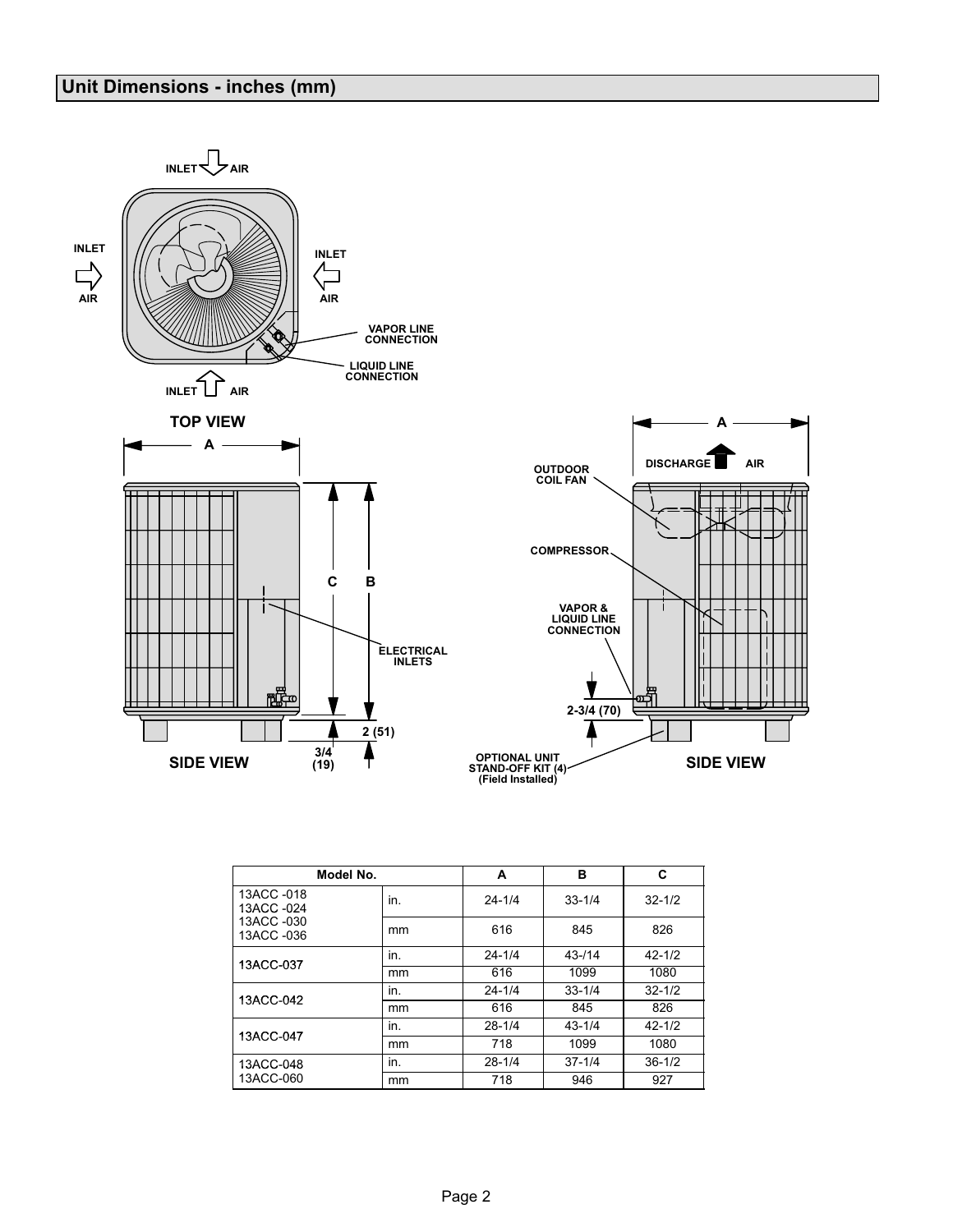Setting the Unit

# **ACAUTION**

In order to avoid injury, take proper precaution when lifting heavy objects.

# **ACAUTION**

Sharp sheet metal edges can cause injury. When installing the unit, avoid accidental contact with sharp edges.

Refer to unit dimensions for sizing mounting slab, platforms or supports. Refer to figure 1 for installation clearances.



of unit. Maximum soffit overhang is 36" (914 mm).

Figure 1

### Slab Mounting

When installing a unit at grade level, the top of the slab should be high enough above the grade so that water from higher ground will not collect around the unit. See figure 2. Slab should have a slope tolerance away from the building of 2 degrees or 2 inches per 5 feet (51 mm per 1524 mm). Refer to roof mounting section for barrier construction if unit must face prevailing winter winds.

### Roof Mounting

Install the unit at a minimum of 4 inches (102 mm) above the surface of the roof. Ensure the weight of the unit is properly distributed over roof joists and rafters. Redwood or steel supports are recommended.





### **Electrical**

In the U.S.A., wiring must conform with current local codes and the current National Electric Code (NEC). In Canada, wiring must conform with current local codes and the current Canadian Electrical Code (CEC). Refer to the furnace or blower coil installation instructions for additional wiring application diagrams and refer to unit nameplate for minimum circuit ampacity and maximum overcurrent protection size.

# WARNING

Unit must be grounded in accordance with national and local codes. Electric Shock Hazard. Can cause injury or death.

- 1 − Install line voltage power supply to unit from a properly sized disconnect switch.
- 2 − Ground unit at unit disconnect switch or to an earth ground.

NOTE − To facilitate conduit, a hole is located in the bottom of the control box. Connect conduit to the control box using a proper conduit fitting.

NOTE − Units are approved for use only with copper conductors.

24V, Class II circuit connections are made in the low voltage junction box. Refer to figure [4](#page-3-0) for field wiring diagram.

NOTE − A complete unit wiring diagram is located in side the unit control box cover.

- 3 − Install room thermostat (ordered separately) on an inside wall approximately in the center of the conditioned area and 5 feet (1.5 m) from the floor. It should not be installed on an outside wall or where it can be affected by sunlight, drafts or vibrations.
- 4 − Install low voltage wiring from outdoor to indoor unit and from thermostat to indoor unit. See figure [4.](#page-3-0)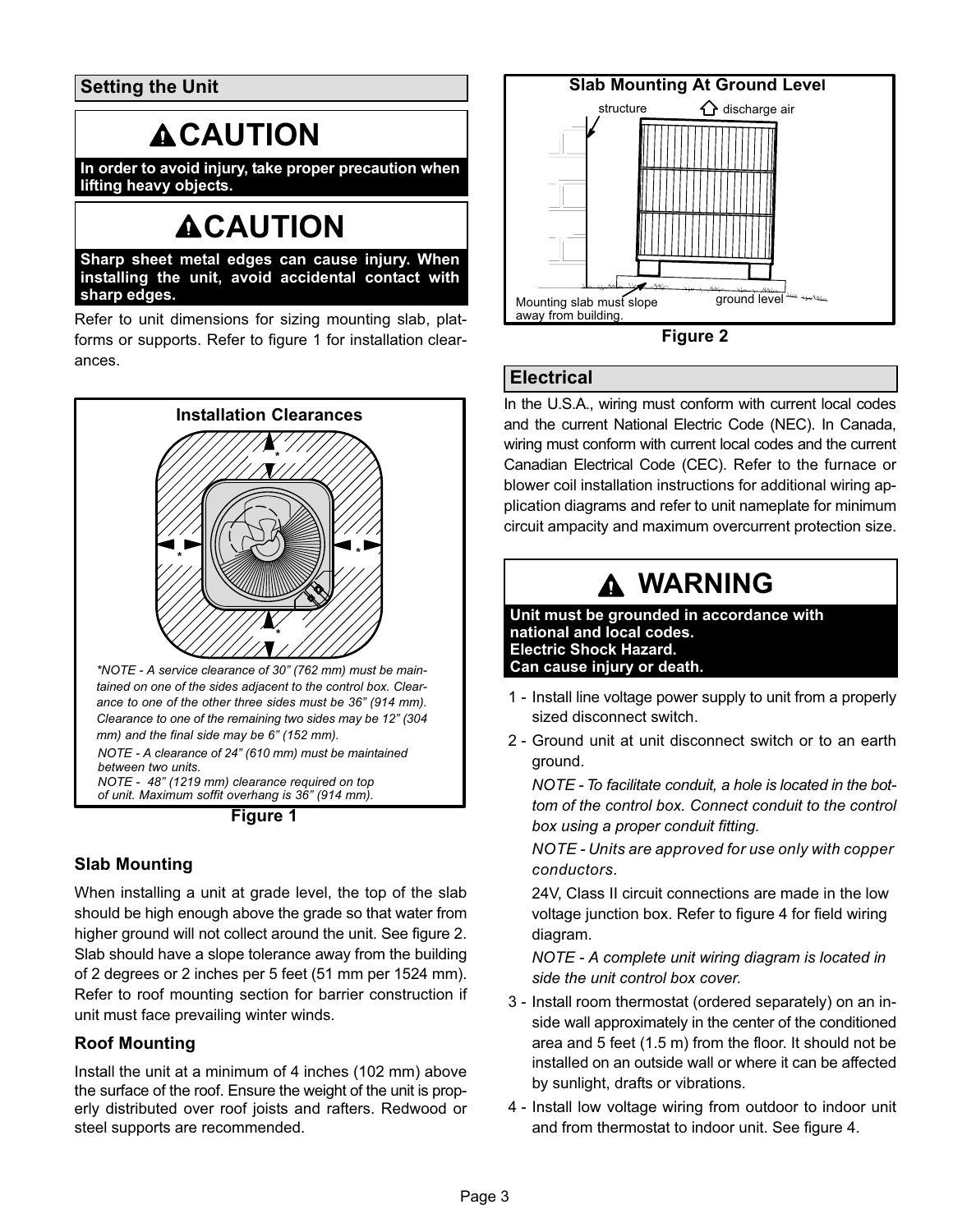<span id="page-3-0"></span>

Figure 3



Figure 4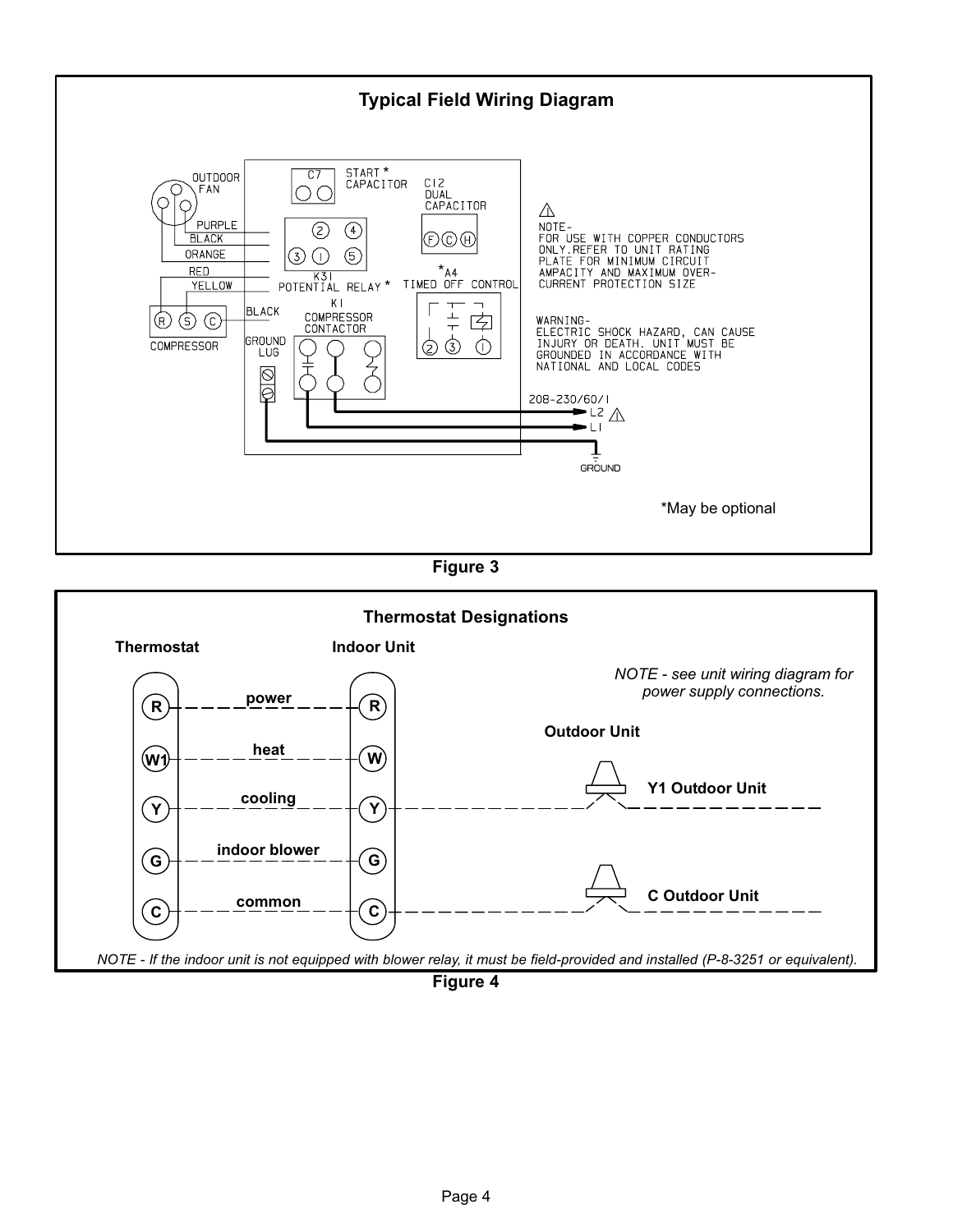### <span id="page-4-0"></span>Refrigerant Piping

Field refrigerant piping consists of liquid and vapor lines from the outdoor unit (sweat connections) to the indoor coil (flare or sweat connections). Use Lennox L15 (sweat, nonflare) series line sets as shown in table 1 or use field-fabricated refrigerant lines. Refer to Refrigerant Piping Guide (Corp. 9351−L9) for proper size, type, and application of field−fabricated lines. Valve sizes are also listed in table 1.

| <b>Model</b>                         | <b>Valve Field Size</b>                                         | <b>Connections</b>             | <b>Recommended Line Set</b>   |                           |                                              |  |  |  |  |
|--------------------------------------|-----------------------------------------------------------------|--------------------------------|-------------------------------|---------------------------|----------------------------------------------|--|--|--|--|
| No.                                  | Liquid<br>Line                                                  | Vapor<br>Line                  | Liguid<br>Line                | Vapor<br>Line             | L <sub>15</sub><br><b>Line Sets</b>          |  |  |  |  |
| $-018$                               | $3/8$ in.<br>$(10 \text{ mm})$                                  | $3/4$ in.<br>$(19 \text{ mm})$ | $3/8$ in<br>$(10 \text{ mm})$ | $5/8$ in.<br>$(16$ mm $)$ | $L15-21$<br>15 ft.- 50 ft.<br>$(4.6m - 15m)$ |  |  |  |  |
| $-024$<br>$-030$                     | $3/8$ in.<br>$(10 \text{ mm})$                                  | $3/4$ in.<br>$(19$ mm $)$      | $3/8$ in<br>$(10 \text{ mm})$ | $3/4$ in.<br>$(19$ mm $)$ | $L15-41$<br>15 ft.- 50 ft.<br>$(4.6m - 15m)$ |  |  |  |  |
| $-036$<br>$-037$<br>$-042$<br>$-048$ | $3/8$ in.<br>$7/8$ in<br>$(10 \text{ mm})$<br>$(22 \text{ mm})$ |                                | $3/8$ in.<br>(10 mm)          | $7/8$ in<br>(22 mm)       | L15-65<br>15 ft.- 50 ft.<br>$(4.6m - 15m)$   |  |  |  |  |
| $-047$<br>$-060$                     | $3/8$ in.<br>(10 mm)                                            | $1 - 1/8$ in.<br>(29 mm)       | $3/8$ in<br>$(10 \text{ mm})$ | $1 - 1/8$ in.<br>(29 mm)  | Field<br>Fabricated                          |  |  |  |  |

Table 1 Refrigerant Line Sets

NOTE − Units are designed for line sets of up to fifty feet (15 m). For applications longer than fifty feet, consult the Lennox Refrigerant Piping Guide (Corp. 9351−L9). Select line set diameters from table 1 to ensure that oil returns to the compressor.

#### Installing Refrigerant Line

During the installation of any heat pump or a/c system, it is important to properly isolate the refrigerant lines to prevent unnecessary vibration. Line set contact with the structure (wall, ceiling or floor) causes some objectionable noise when vibration is translated into sound. As a result, more energy or vibration can be expected. Closer attention to line set isolation must be observed.

Following are some points to consider when placing and installing a high−efficiency outdoor unit:

- 1- Placement − Be aware some localities are adopting sound ordinances based on how noisy the unit is at the neighbors' home, not at the original installation. Install the unit as far as possible from the property line. When possible, do not install the unit directly outside a bedroom window. Glass has a very high level of sound transmission.
- 2- Line Set Isolation The following illustrations demonstrate procedures which ensure proper refrigerant line set isolation. Figure [5](#page-5-0) shows how to install line sets on vertical runs. Figure [6](#page-6-0) shows how to install line sets on horizontal runs. Figure [7](#page-7-0) shows how to make a transition from horizontal to vertical. Finally, figure [8](#page-7-0) shows how to place the outdoor unit and line set.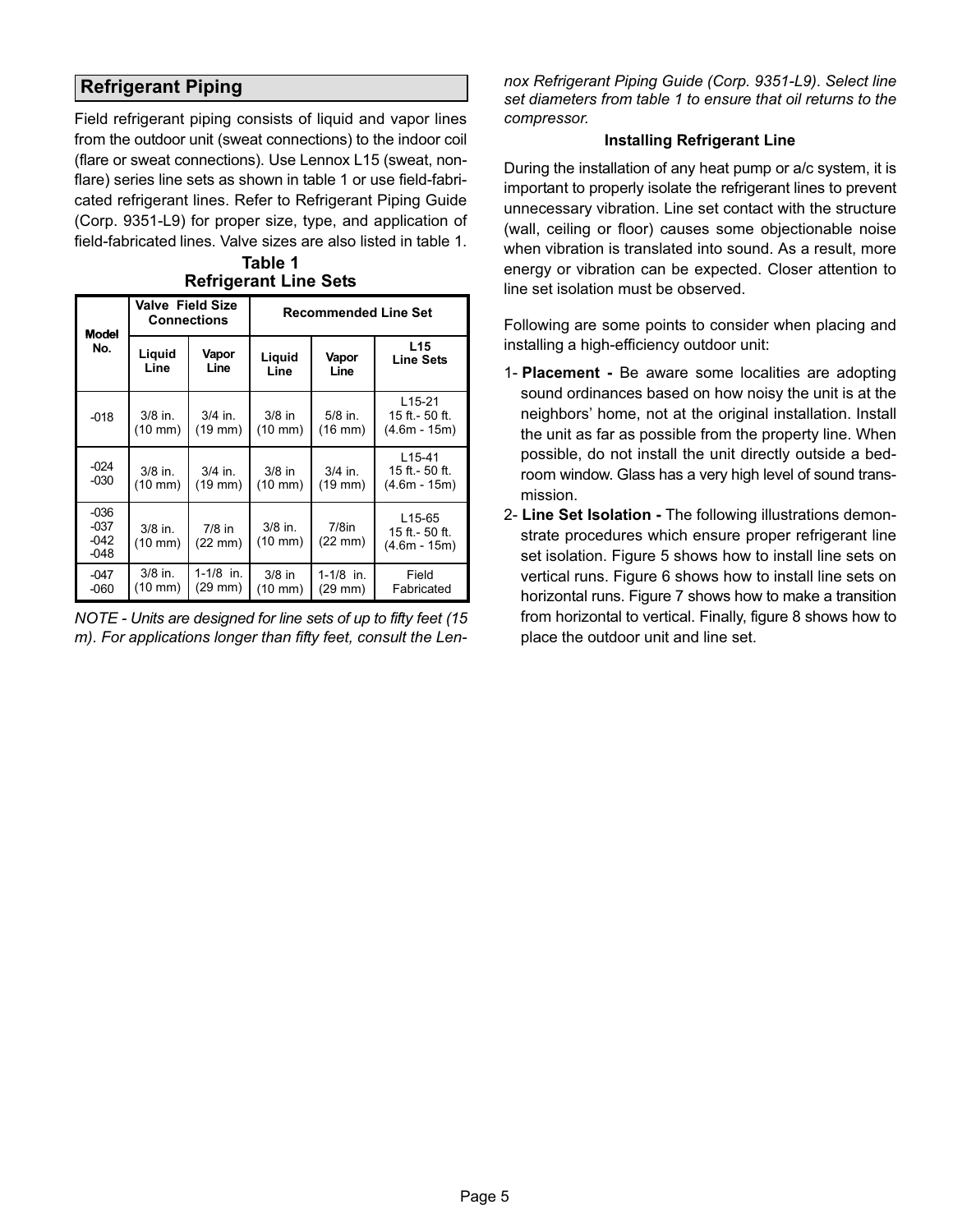<span id="page-5-0"></span>

Figure 5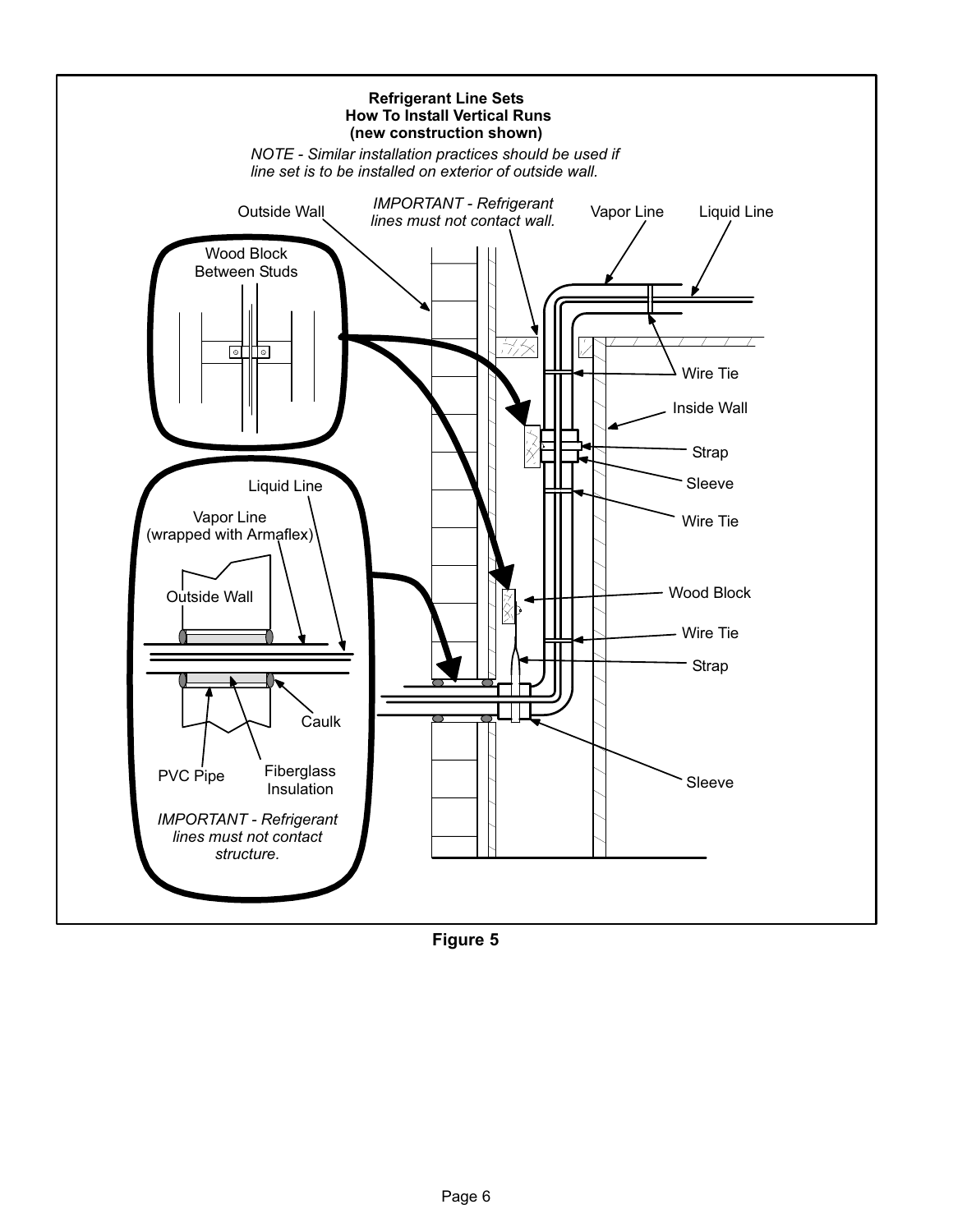<span id="page-6-0"></span>

Figure 6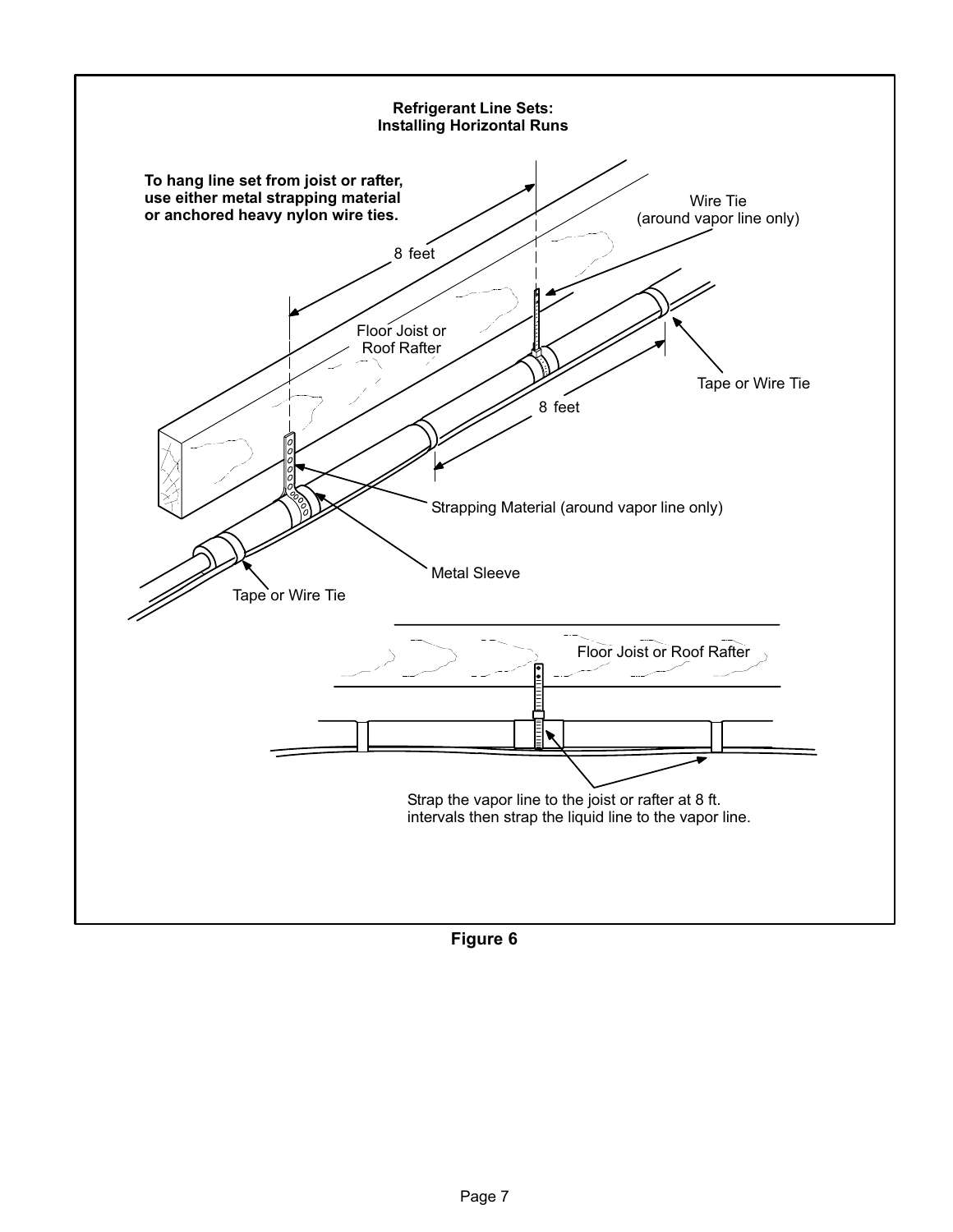<span id="page-7-0"></span>

Figure 7



Figure 8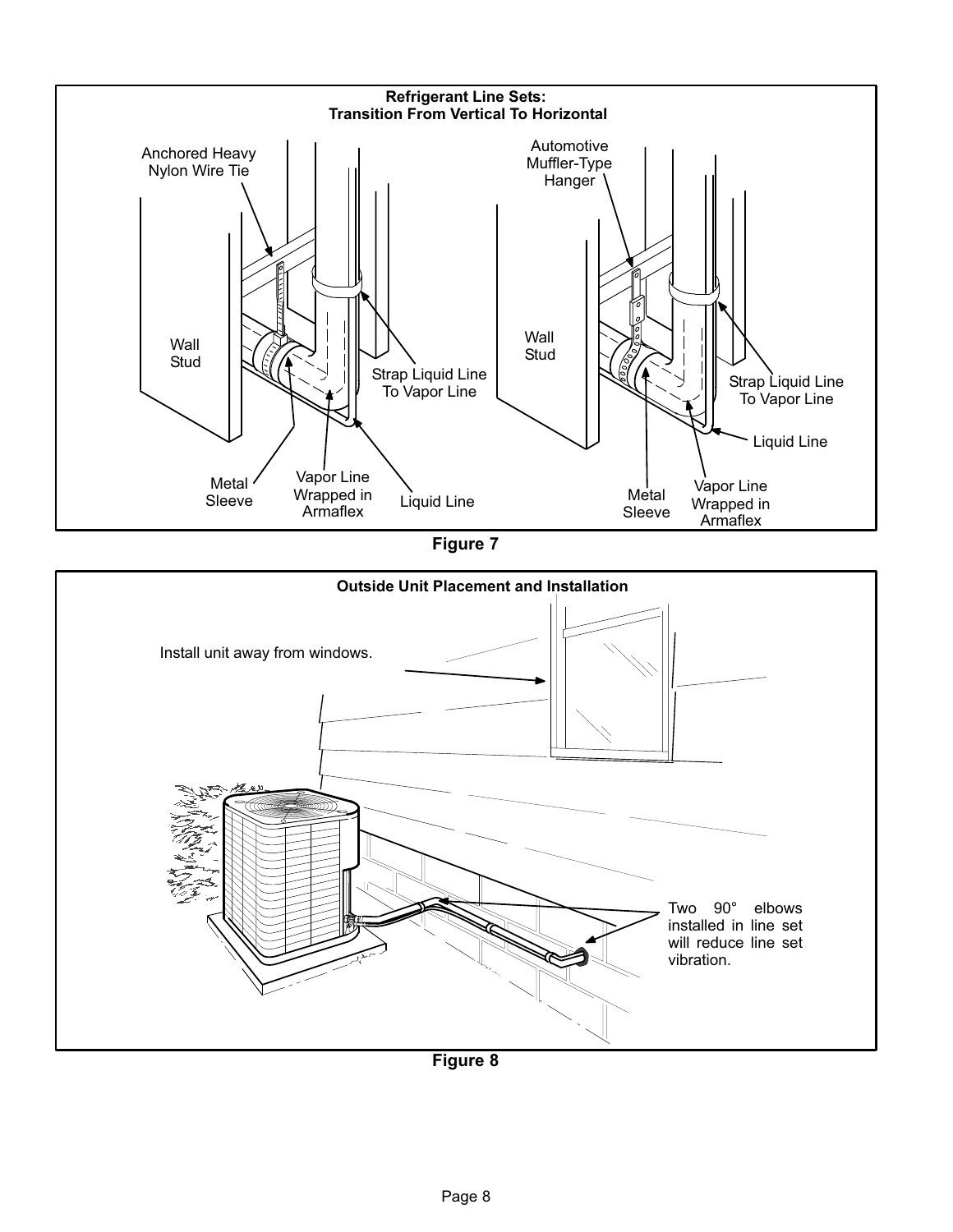#### Brazing Connection Procedure

- 1 − Cut ends of the refrigerant lines square (free from nicks or dents). Debur the ends. The pipe must remain round, do not pinch end of the line.
- 2 − Before making line set connections, use dry nitrogen to purge the refrigerant piping. This will help to prevent oxidation and the introduction of moisture into the system.
- 3 − Use silver alloy brazing rods (5 or 6 percent minimum silver alloy for copper−to−copper brazing or 45 percent silver alloy for copper−to−brass or copper−to−steel brazing) which are rated for use with HCFC22 refrigerant. Wrap a wet cloth around the valve body and the copper tube stub. Braze the line set to the service valve.
- 4 − Wrap a wet cloth around the valve body and copper tube stub to protect it from heat damage during brazing. Wrap another wet cloth underneath the valve body to protect the base paint.

NOTE − The tube end must stay bottomed in the fitting during final assembly to ensure proper seating, sealing and rigidity.

 5 − Install a field−provided thermal expansion valve (approved for use with HCFC22 refrigerant) in the liquid line at the indoor coil.

#### Refrigerant Metering Devices

13ACC units can be used in either TXV systems or fixed orifice systems. See the Lennox Engineering Handbook for approved TXV and fixed orifice match-ups and application information. Table [1](#page-4-0) lists the unit liquid and vapor line sizes and corresponding line sets.

#### Fixed Orifice Systems

Replace the existing indoor unit fixed orifice with the orifice supplied with the outdoor unit. Place the supplied fixed orifice sticker on the indoor cabinet after installation. See table 2 for the fixed orifice size for each unit. In nonstandard applications, the provided fixed orifice may not be appropriately sized. Refer to the Engineering Handbook for specific orifice information.

Table 2 13ACC Fixed Orifice Drill Sizes

| Unit   | <b>Fixed Orifice</b><br>Catalog # | <b>Fixed Orifice Drill Size</b> |
|--------|-----------------------------------|---------------------------------|
| $-018$ | 42J39                             | .055                            |
| $-024$ | 42J43                             | .063                            |
| $-030$ | 42J47                             | .071                            |
| $-036$ | 42J51                             | .078                            |
| $-037$ | 42J50                             | .077                            |
| $-042$ | 25M56                             | .079                            |
| $-047$ | 42J54                             | .084                            |
| $-048$ | 78L74                             | .093                            |
| $-060$ | 42J62                             | .099                            |

Install the fixed orifice as shown in figure 9. Do not twist the cap tubes when loosening the seal nut from the orifice housing.



Figure 9

#### Expansion Valve Systems

Expansion valves equipped with either Chatleff or flare type fittings are available from Lennox. Refer to the Engineering Handbook for expansion valves for use with specific match−ups.

If you install an expansion valve with an indoor coil that includes a fixed orifice, remove the orifice before the expansion valve is installed.

# IMPORTANT

Failure to remove the fixed orifice when installing an expansion valve on the indoor coil will result in improper operation and damage to the system.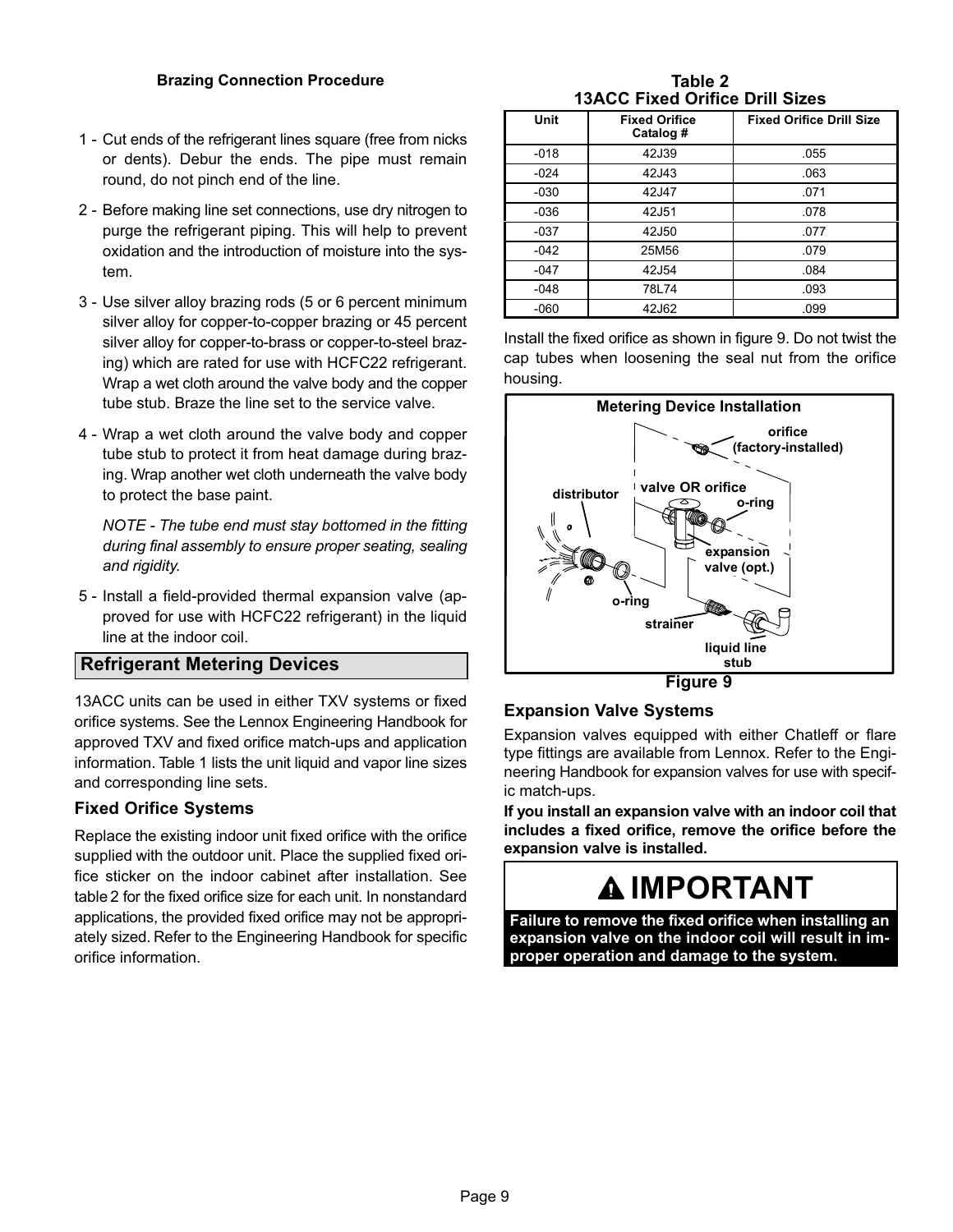### Manifold Gauge Set

When checking the unit charge, use a manifold gauge set that is equipped with "low loss" hoses. Do not use a manifold gauge set with anything other than a "low loss" hose.

#### Service Valves

The service valves (figures 10 and [11](#page-10-0)) and gauge ports are used for leak testing, evacuating, charging and checking charge. See table 3 for torque requirements

Table <sup>2</sup>

| rapie o<br><b>Torque Requirements</b> |                           |  |  |  |  |  |
|---------------------------------------|---------------------------|--|--|--|--|--|
| Part                                  | <b>Recommended Torque</b> |  |  |  |  |  |
|                                       |                           |  |  |  |  |  |

| Service valve cap   | $8$ ft.- $lb$ . | <b>11 NM</b> |
|---------------------|-----------------|--------------|
| Sheet metal screws  | $16$ in $-$ lb. | 2 NM         |
| Machine screws #10  | 28 in - lb.     | 3 NM         |
| Compressor bolts    | 90 in .- lb.    | <b>10 NM</b> |
| Gauge port seal cap | $8$ ft.- lb.    | 11 NM        |

Each valve is equipped with a service port which has a factory−installed Schrader valve. A service port cap protects the Schrader valve from contamination and serves as the primary leak seal.

NOTE − −018 units are equipped with the same kind of service valve on both the liquid and vapor lines. They do not use the ball−type valve. See figure 10.

#### To Access Schrader Port:

- 1 − Remove service port cap with an adjustable wrench.
- 2 − Connect gauge to the service port.
- 3 − When testing is complete, replace service port cap. Tighten finger tight, then an additional 1/6 turn.

#### To Open Service Valve:

- 1 − Remove the stem cap with an adjustable wrench.
- 2 Use a service wrench with a hex-head extension to back the stem out counterclockwise as far as it will go. NOTE − Use a 3/16" hex head extension for liquid line valves or a 5/16" extension for vapor line valves.
- 3 − Replace the stem cap. Tighten finger tight, then tighten an additional 1/6 turn.

#### To Close Service Valve:

- 1 − Remove the stem cap with an adjustable wrench.
- 2 Use a service wrench with a hex-head extension to turn the stem clockwise to seat the valve. Tighten the stem firmly.

NOTE − Use a 3/16" hex head extension for liquid line valves or a 5/16" extension for vapor line valves.

 3 − Replace the stem cap. Tighten finger tight, then tighten an additional 1/6 turn.



#### Vapor Line Ball Valve – All Units

A ball-type full−service valve is used on the vapor line on all 13ACC units (except the −018). These vapor line service valves function the same way as the other valves, the differences are in construction. These valves are not rebuildable. If a valve has failed, you must replace it. A ball valve is illustrated in figure [11.](#page-10-0)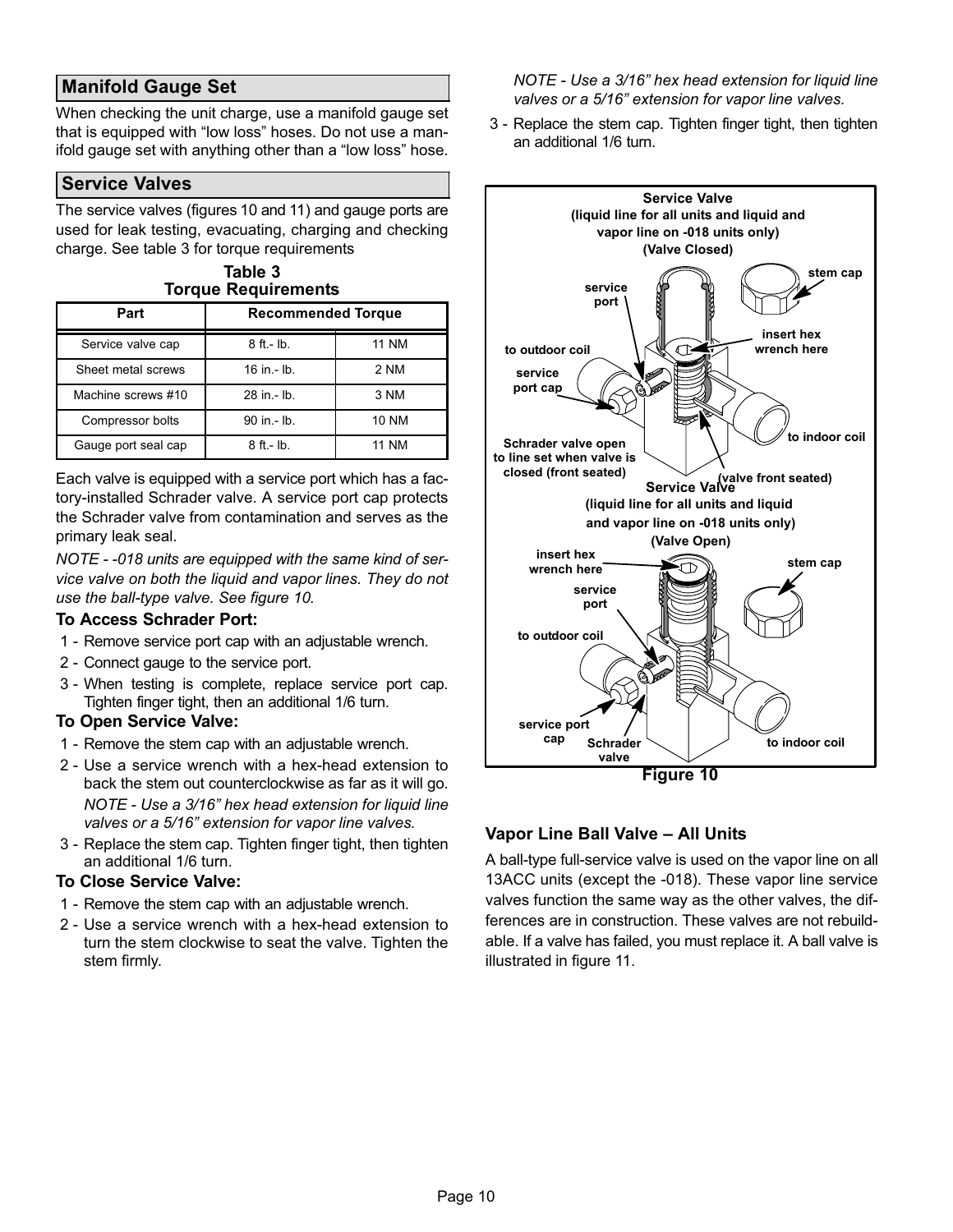<span id="page-10-0"></span>The ball valve is equipped with a service port with a factory− installed Schrader valve. A service port cap protects the Schrader valve from contamination and assures a leak− free seal.



Figure 11

### Leak Testing

After the line set has been connected to the indoor and outdoor units, check the line set connections and indoor unit for leaks.

# **AWARNING**

Danger of fire. Bleeding the refrigerant charge from only the high side may result in the low side shell and suction tubing being pressurized. Appplication of a brazing torch while pressurized may result in ignition of the refrigerant and oil mixture − check the high and low pressures before unbrazing.

## WARNING

Refrigerant can be harmful if it is inhaled. Refrigerant must be used and recovered responsibly.

Failure to follow this warning may result in personal injury or death.

# **AWARNING**



Danger of explosion: Can cause equipment damage, injury or death. Never use oxygen to pressurize a refrigeration or air conditioning system. Oxygen will explode on contact with oil and could cause personal injury.

# WARNING

Danger of explosion: Can cause equipment damage, injury or death. When using a high pressure gas such as dry nitrogen to pressurize a refrigeration or air conditioning system, use a regulator that can control the pressure down to 1 or 2 psig (6.9 to 13.8 kPa).

#### Using an Electronic Leak Detector or Halide

- 1 − Connect a cylinder of HCFC-22 to the center port of the manifold gauge set.
- 2 With both manifold valves closed, open the valve on the HCFC-22 cylinder (vapor only).
- 3 − Open the high pressure side of the manifold to allow HCFC-22 into the line set and indoor unit. Weigh in a trace amount of HCFC-22. [A trace amount is a maximum of 2 ounces (57 g) or 3 pounds (31 kPa) pressure.] Close the valve on the HCFC-22 cylinder and the valve on the high pressure side of the manifold gauge set. Disconnect the HCFC-22 cylinder.
- 4 − Connect a cylinder of nitrogen with a pressure regulating valve to the center port of the manifold gauge set.
- 5 Connect the manifold gauge set high pressure hose to the vapor valve service port. (Normally, the high pressure hose is connected to the liquid line port; however, connecting it to the vapor port better protects the manifold gauge set from high pressure damage.)
- 6 − Adjust the nitrogen pressure to 150 psig (1034 kPa). Open the valve on the high side of the manifold gauge set which will pressurize line set and indoor unit.
- 7 − After a few minutes, open a refrigerant port to ensure the refrigerant you added is adequate to be detected. (Amounts of refrigerant will vary with line lengths.) Check all joints for leaks. Purge nitrogen and HCFC-22 mixture. Correct any leaks and recheck.

#### Evacuation

Evacuating the system of noncondensables is critical for proper operation of the unit. Noncondensables are defined as any gas that will not condense under temperatures and pressures present during operation of an air conditioning system. Noncondensables and water vapor combine with refrigerant to produce substances that corrode copper piping and compressor parts.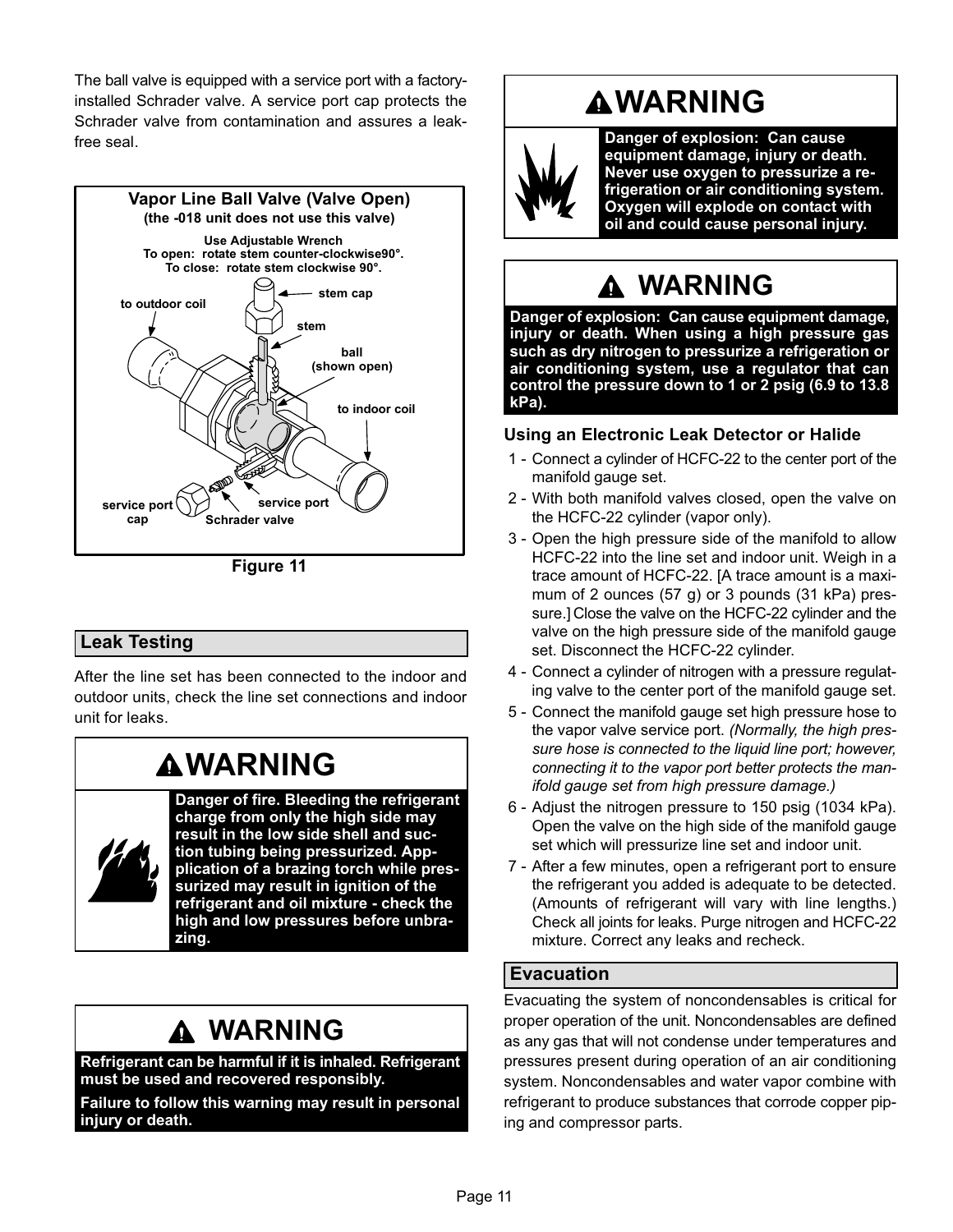# IMPORTANT

Use a thermocouple or thermistor electronic vacuum gauge that is calibrated in microns. Use an instrument that reads from 50 microns to at least 10,000 microns.

- 1 − Connect manifold gauge set to the service valve ports as follows:
	- low pressure gauge to vapor line service valve
	- high pressure gauge to liquid line service valve
- 2 − Connect micron gauge.
- 3 − Connect the vacuum pump (with vacuum gauge) to the center port of the manifold gauge set.
- 4 − Open both manifold valves and start the vacuum pump.
- 5 Evacuate the line set and indoor unit to an absolute pressure of 23,000 microns (29.01 inches of mercury). During the early stages of evacuation, it is desirable to close the manifold gauge valve at least once to determine if there is a rapid rise in absolute pressure. A rapid rise in pressure indicates a relatively large leak. If this occurs, repeat the leak testing procedure.

NOTE - The term absolute pressure means the total actual pressure within a given volume or system, above the absolute zero of pressure. Absolute pressure in a vacuum is equal to atmospheric pressure minus vacuum pressure.

 6 − When the absolute pressure reaches 23,000 microns (29.01 inches of mercury), close the manifold gauge valves, turn off the vacuum pump and disconnect the manifold gauge center port hose from vacuum pump. Attach the manifold center port hose to a nitrogen cylinder with pressure regulator set to 150 psig (1034 kPa) and purge the hose. Open the manifold gauge valves to break the vacuum in the line set and indoor unit. Close the manifold gauge valves.

#### CAUTION  $\mathbf{\Lambda}$

#### Danger of Equipment Damage.

Avoid deep vacuum operation. Do not use compressors to evacuate a system.

Extremely low vacuums can cause internal arcing and compressor failure.

Damage caused by deep vacuum operation will void warranty.

 7 − Shut off the nitrogen cylinder and remove the manifold gauge hose from the cylinder. Open the manifold gauge valves to release the nitrogen from the line set and indoor unit.

- 8 Reconnect the manifold gauge to the vacuum pump, turn the pump on, and continue to evacuate the line set and indoor unit until the absolute pressure does not rise above 500 microns (29.9 inches of mercury) within a 20−minute period after shutting off the vacuum pump and closing the manifold gauge valves.
- 9 When the absolute pressure requirement above has been met, disconnect the manifold hose from the vacuum pump and connect it to an upright cylinder of HCFC-22 refrigerant. Open the manifold gauge valves to break the vacuum from 1 to 2 psig positive pressure in the line set and indoor unit. Close manifold gauge valves and shut off the HCFC-22 cylinder and remove the manifold gauge set.

### Start−Up

# **A IMPORTANT**

If unit is equipped with crankcase heater, it should be energized 24 hours before unit start−up to prevent compressor damage as a result of slugging.

- 2 Inspect all factory- and field-installed wiring for loose connections.
- 3 − After evacuation is complete, open the liquid line and vapor line service valves to release refrigerant charge (contained in outdoor unit) into the system.
- 4 − Replace the stem caps and secure finger tight, then tighten an additional one-sixth (1/6) of a turn.
- 5 − Check voltage supply at the disconnect switch. The voltage must be within the range listed on the unit's nameplate. If not, do not start the equipment until you have consulted the power company and the voltage condition has been corrected.
- 6 − Set the thermostat for a cooling demand. Turn on power to the indoor blower and close the outdoor unit disconnect switch to start the unit.
- 7 Recheck voltage while the unit is running. Power must be within range shown on the nameplate.

### Charging

Units are factory charged with the amount of HCFC-22 refrigerant indicated on the unit nameplate. This charge is based on a matching indoor coil and outdoor coil with a 15 ft. (4.6 m) line set. For varying lengths of line set, refer to table 4 for refrigerant charge adjustment check.

1 − Rotate the fan to check for frozen bearings or binding.

Table 5

| <b>Liquid Line</b>  | Oz. per 5 ft. (g per 1.5 m) adjust      |
|---------------------|-----------------------------------------|
| <b>Set Diameter</b> | from 15 ft. $(4.6 \text{ m})$ line set* |
| $3/8$ in. $(10$ mm) | 3 ounce per 5 ft. (85g per 1.5 m)       |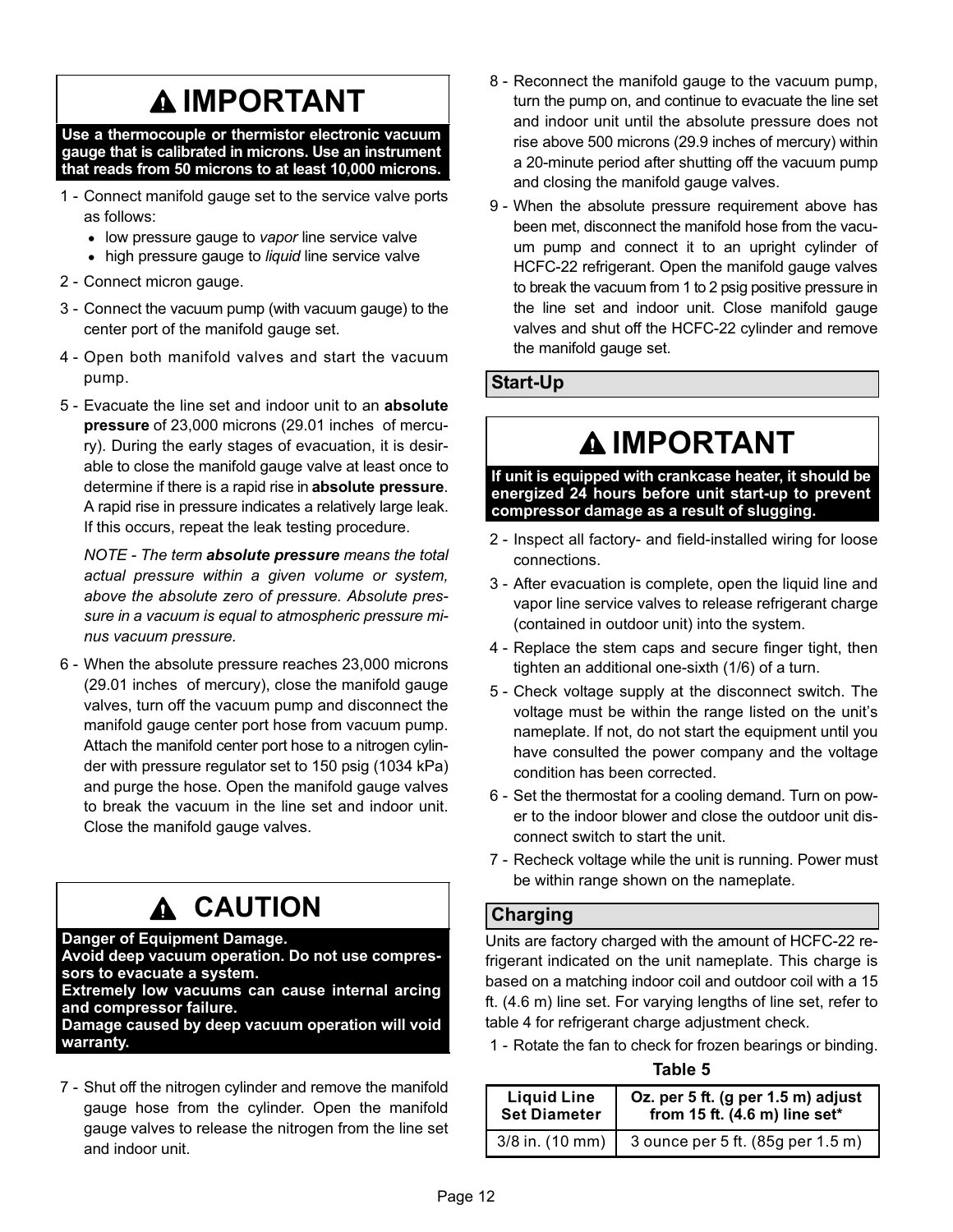\*If line length is greater than 15 ft. (4.6 m), add this amount. If line length is less than 15 ft. (4.6 m), subtract this amount.

The outdoor unit should be charged during warm weather. However, applications arise in which charging must occur in the colder months. The method of charging is determined by the unit's refrigerant metering device and the outdoor ambient temperature.

Measure the liquid line temperature and the outdoor ambient temperature as outlined below:

- 5 − Close manifold gauge set valves. Connect the manifold gauge set to the service valves:
	- low pressure gauge to vapor valve service port
	- high pressure gauge to liquid valve service port

Connect the center manifold hose to an upright cylinder of HCFC−22.

- 6 − Set the room thermostat to call for heat. This will create the necessary load for properly charging the system in the cooling cycle.
- 7 − Use a digital thermometer to record the outdoor ambient temperature.
- 8 When the heating demand has been satisfied, switch the thermostat to cooling mode with a set point of  $68^{\circ}$ F  $(20^{\circ}C)$ . When pressures have stabilized, use a digital thermometer to record the liquid line temperature.
- 9 The outdoor temperature will determine which charging method to use. Proceed with the appropriate charging procedure.

### Weighing in the Charge Fixed Orifice or TXV Systems – Outdoor Temp <  $65^{\circ}$ F (18 $^{\circ}$ C)

If the system is void of refrigerant, or if the outdoor ambient temperature is cool, the refrigerant charge should be weighed into the unit. Do this after any leaks have been repaired.

- 1 Recover the refrigerant from the unit.
- 2 − Conduct a leak check, then evacuate as previously outlined.
- 3 − Weigh in the unit nameplate charge.

If weighing facilities are not available or if you are charging the unit during warm weather, follow one of the other procedures outlined below.

#### Charging Using the Subcooling Method Fixed Orifice Systems – Outdoor Temp.  $\geq 65^{\circ}$ F (18 $^{\circ}$ C)

If you charge a fixed orifice system when the outdoor ambient is  $65^{\circ}$ F (18 $^{\circ}$ C) or above, use the subcooling method to charge the unit.

- 1 − With the manifold gauge hose still on the liquid service port and the unit operating stably, use a digital thermometer to record the liquid line temperature.
- 2 − At the same time, record the liquid line pressure reading.
- 3 − Use a temperature/pressure chart for HCFC-22 to determine the saturation temperature for the liquid line pressure reading.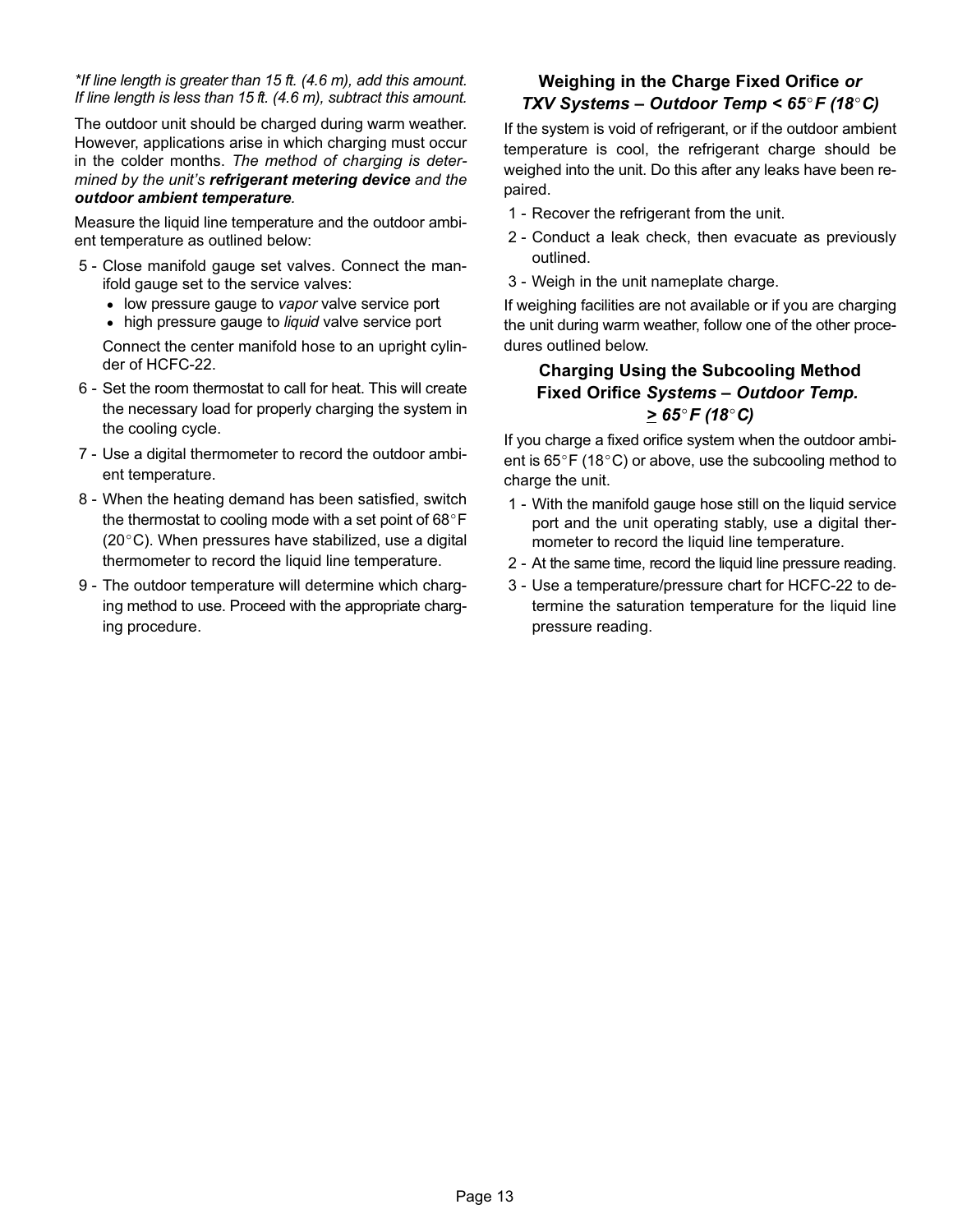- 4 − Subtract the liquid line temperature from the saturation temperature (according to the chart) to determine subcooling. (Saturation temperature − Liquid line temperature = Subcooling)
- 5 Compare the subcooling value with those in table 6. If subcooling is greater than shown, recover some refrigerant. If subcooling is less than shown, add some refrigerant.

#### Table 6 13ACC Subcooling Values (Fixed Orifice Systems Only)

| Out-<br>door<br>Temp       | Liquid Subcooling $[±1°F (.6°C)]$ |       |       |       |       |       |                |       |       |
|----------------------------|-----------------------------------|-------|-------|-------|-------|-------|----------------|-------|-------|
| $\circ$ F<br>$(^{\circ}C)$ | 018                               | 024   | 030   | 036   | 037   | 042   | 047            | 048   | 060   |
| 65                         | 15                                | 14    | 10    | 12    | 10    | 13    | 8              | 13    | 19    |
| (18)                       | (8.3)                             | (8)   | (5.6) | (6.7) | (5.6) | (7)   | (4.5)          | (7)   | (11)  |
| 70                         | 15                                | 14    | 10    | 11    | 9     | 13    | 8              | 13    | 18    |
| (21)                       | (8.3)                             | (8)   | (5.6) | (6)   | (5)   | (7)   | (4.5)          | (7)   | (10)  |
| 75                         | 15                                | 13    | 10    | 11    | 10    | 12    | 7              | 13    | 18    |
| (24)                       | (8.3)                             | (7)   | (5.6) | (6)   | (5.6) | (6.7) | (4)            | (7)   | (10)  |
| 80                         | 14                                | 12    | 10    | 10    | 9     | 11    | $\overline{7}$ | 13    | 17    |
| (27)                       | (8)                               | (6.7) | (5.6) | (5.6) | (5)   | (6)   | (4)            | (7)   | (9.4) |
| 85                         | 14                                | 11    | 9     | 8     | 9     | 10    | 7              | 12    | 16    |
| (29)                       | (8)                               | (6)   | (5)   | (4.5) | (5)   | (5.6) | (4)            | (6.7) | (9)   |
| 90                         | 13                                | 9     | 8     | 7     | 8     | 9     | 6              | 11    | 15    |
| (32)                       | (7)                               | (5)   | (4.5) | (4)   | (4.5) | (5)   | (3.3)          | (6)   | (8.2) |
| 95                         | 12                                | 8     | 7     | 7     | 8     | 8     | 6              | 10    | 14    |
| (35)                       | (6.7)                             | (4.5) | (4)   | (4)   | (4.5) | (4.5) | (3.3)          | (5.6) | (8)   |
| 100                        | 11                                | 7     | 6     | 5     | 8     | 8     | 6              | 10    | 13    |
| (38)                       | (6)                               | (4)   | (3.3) | (3)   | (4.5) | (4.5) | (3.3)          | (5.6) | (7)   |
| 105                        | 10                                | 5     | 6     | 4     | 8     | 7     | 5              | 10    | 13    |
| (41)                       | (5.6)                             | (3)   | (3.3) | (2.2) | (4.5) | (4)   | (3)            | (5.6) | (7)   |
| 110                        | 9                                 | 4     | 5     | 3     | 7     | 5     | 5              | 9     | 12    |
| (43)                       | (5)                               | (2.2) | (3)   | (2)   | (4)   | (3)   | (3)            | (5)   | (6.7) |
| 115                        | 8                                 | 4     | 4     | 3     | 6     | 4     | 4              | 8     | 10    |
| (45)                       | (4.5)                             | (2.2) | (2.2) | (2)   | (3.3) | (2.2) | (2.2)          | (4.5) | (5.6) |

### Charging Using the Approach Method TXV Systems – Outdoor Temp. >  $65^{\circ}F(18^{\circ}C)$

When you charge an expansion valve system when the outdoor ambient temperature is  $65^{\circ}$ F (18 $^{\circ}$ C) or above, it is best to charge the unit using the approach method.

Subtract the outdoor ambient temperature from the liquid line temperature to determine the approach temperature. (Liquid Line °F (°C) - Outdoor Ambient °F (°C) = Approach Temperature.) The resulting difference (approach temperature) should agree with the values given in table 7. If not, add refrigerant to lower the approach temperature or recover refrigerant from the system to increase the approach temperature.

Table 7 13ACC Approach Temperatures (TXV Systems Only)

| Model No. | <b>Approach Temperature</b><br>Liquid Line - Outdoor Ambient ${}^{\circ}$ F ( ${}^{\circ}$ C) |
|-----------|-----------------------------------------------------------------------------------------------|
| $-018$    | 4 (2.2) $\pm$ 1                                                                               |
| $-024$    | $9(5) + 1$                                                                                    |
| $-030$    | $6(3) + 1$                                                                                    |
| $-036$    | 10 (6) $\pm$ 1                                                                                |
| -037      | $12(7) + 1$                                                                                   |
| $-042$    | $8(4) + 1$                                                                                    |
| $-048$    | + 1<br>(4                                                                                     |
| -047      | 10 (6<br>+ 1                                                                                  |
| -060      | 12 (7                                                                                         |

NOTE − For best results, use the same digital thermometer to check both outdoor ambient and liquid temperatures.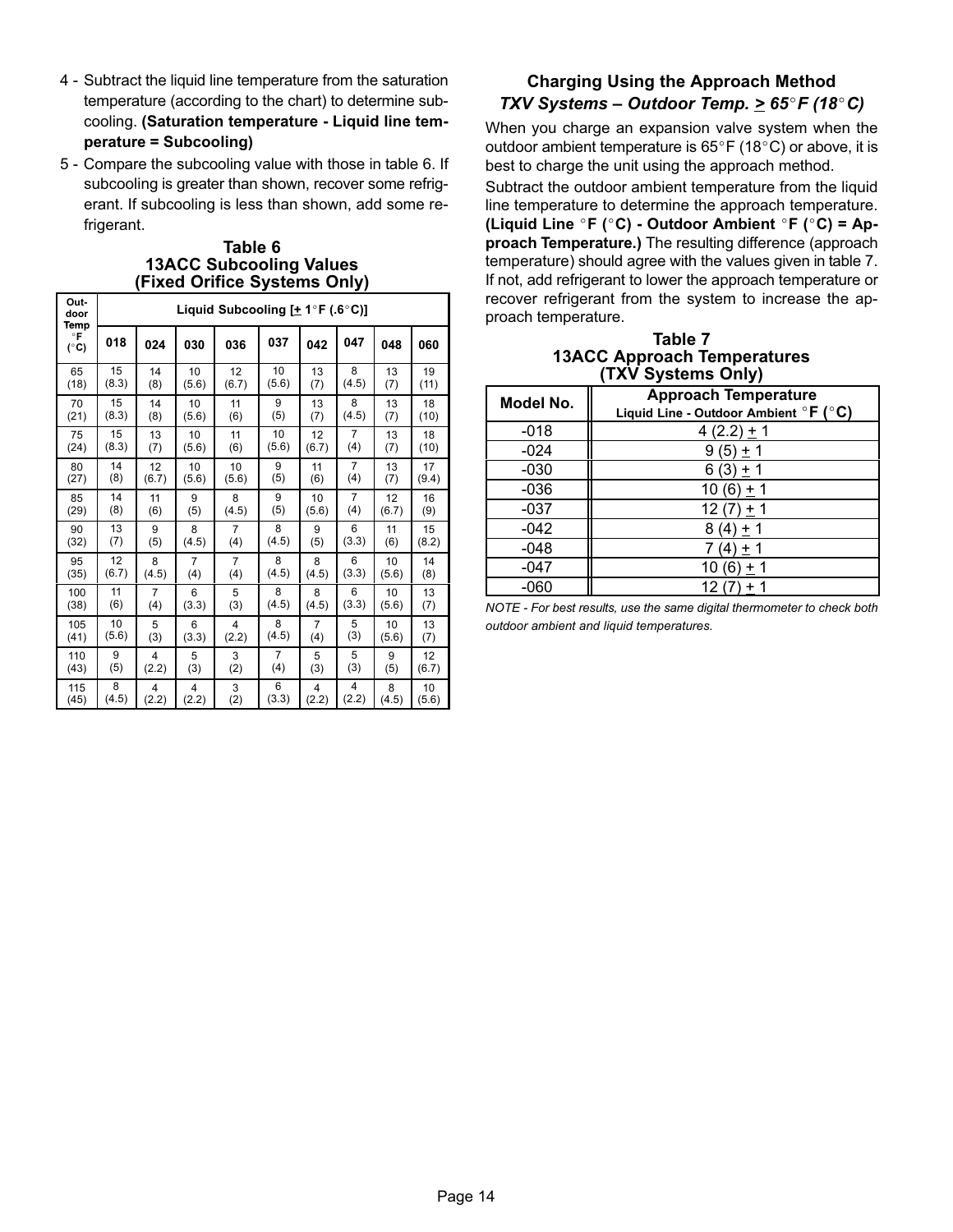| Unit /                    | Out. Coil<br>Entering                       |      | $-018$ |      | -024 |      | -030           |      | -036 | $-037$ |      |      | $-042$ |      | -047 |      | $-048$ |      | -060 |
|---------------------------|---------------------------------------------|------|--------|------|------|------|----------------|------|------|--------|------|------|--------|------|------|------|--------|------|------|
| Metering<br><b>Device</b> | Air Temp.<br>$\mathrm{P}F$ ( $\mathrm{C}$ ) | Lig. | Suc.   | Liq. | Suc. | Liq. | Suc.           | Lig. | Suc. | Lig.   | Suc. | Lig. | Suc.   | Liq. | Suc. | Lig. | Suc.   | Lig. | Suc. |
|                           | 65<br>(18.3)                                | 139  | 76     | 145  | 79   | 143  | 73             | 148  | 77   | 157    | 78   | 144  | 77     | 146  | 73   | 151  | 69     | 171  | 75   |
|                           | 70<br>(21)                                  | 151  | 77     | 158  | 79   | 154  | 74             | 160  | 78   | 170    | 79   | 156  | 78     | 158  | 74   | 163  | 71     | 184  | 77   |
|                           | 75<br>(23.9)                                | 163  | 77     | 170  | 80   | 167  | 74             | 175  | 79   | 184    | 80   | 170  | 79     | 171  | 74   | 177  | 72     | 197  | 78   |
|                           | 80<br>(27)                                  | 176  | 78     | 184  | 81   | 181  | 75             | 190  | 79   | 198    | 81   | 185  | 79     | 185  | 75   | 191  | 73     | 211  | 79   |
|                           | 85<br>(29.4)                                | 190  | 78     | 198  | 82   | 195  | 75             | 205  | 80   | 213    | 81   | 199  | 80     | 200  | 76   | 206  | 74     | 226  | 79   |
| 13ACC<br><b>TXV</b>       | 90<br>(32)                                  | 205  | 79     | 213  | 82   | 210  | 76             | 221  | 81   | 229    | 82   | 215  | 80     | 215  | 73   | 221  | 75     | 242  | 80   |
|                           | 95<br>(35.0)                                | 220  | 79     | 229  | 83   | 227  | 76             | 237  | 82   | 242    | 82   | 231  | 81     | 231  | 77   | 237  | 796    | 257  | 80   |
|                           | 100<br>(38)                                 | 236  | 80     | 245  | 84   | 242  | 77             | 253  | 82   | 263    | 83   | 249  | 81     | 248  | 77   | 254  | 76     | 276  | 81   |
|                           | 105<br>(40.6)                               | 252  | 80     | 262  | 84   | 259  | $\overline{7}$ | 272  | 82   | 279    | 84   | 266  | 81     | 265  | 78   | 271  | 77     | 294  | 82   |
|                           | 110<br>(43)                                 | 269  | 81     | 279  | 85   | 277  | 79             | 291  | 83   | 296    | 84   | 284  | 81     | 284  | 79   | 289  | 78     | 312  | 83   |
|                           | 115<br>(45)                                 | 287  | 82     | 297  | 86   | 296  | 80             | 310  | 83   | 316    | 85   | 303  | 82     | 303  | 80   | 289  | 78     | 334  | 83   |
|                           | 65<br>(18.3)                                | 140  | 62     | 147  | 69   | 140  | 61             | 149  | 68   | 150    | 66   | 147  | 68     | 139  | 59   | 148  | 59     | 169  | 68   |
|                           | 70<br>(21)                                  | 154  | 67     | 160  | 73   | 152  | 64             | 162  | 71   | 165    | 70   | 159  | 71     | 155  | 62   | 163  | 63     | 183  | 71   |
|                           | 75<br>(23.9)                                | 167  | 71     | 173  | 76   | 166  | 68             | 176  | 74   | 180    | 74   | 173  | 74     | 166  | 64   | 177  | 66     | 198  | 74   |
|                           | 80<br>(27)                                  | 182  | 75     | 187  | 78   | 180  | 71             | 190  | 76   | 195    | 77   | 186  | 75     | 177  | 66   | 191  | 68     | 213  | 76   |
|                           | 85<br>(29.4)                                | 196  | 78     | 201  | 80   | 194  | 73             | 204  | 78   | 210    | 79   | 200  | 77     | 190  | 67   | 206  | 71     | 228  | 78   |
| 13ACC<br><b>RFC</b>       | 90<br>(32)                                  | 211  | 80     | 216  | 82   | 209  | 75             | 219  | 80   | 226    | 81   | 214  | 79     | 201  | 68   | 223  | 73     | 245  | 80   |
|                           | 95<br>(35.0)                                | 226  | 81     | 231  | 83   | 224  | 76             | 236  | 81   | 242    | 82   | 231  | 80     | 220  | 70   | 238  | 75     | 261  | 81   |
|                           | 100<br>(38)                                 | 242  | 82     | 246  | 85   | 241  | 77             | 252  | 82   | 260    | 84   | 247  | 81     | 238  | 71   | 257  | 76     | 279  | 82   |
|                           | 105<br>(40.6)                               | 258  | 83     | 262  | 86   | 257  | 78             | 270  | 84   | 279    | 85   | 264  | 83     | 256  | 72   | 274  | 77     | 297  | 83   |
|                           | 110<br>(43)                                 | 275  | 84     | 279  | 86   | 276  | 81             | 288  | 85   | 297    | 86   | 281  | 84     | 271  | 73   | 292  | 79     | 316  | 85   |
|                           | 115<br>(45)                                 | 293  | 85     | 298  | 87   | 294  | 82             | 307  | 86   | 313    | 87   | 300  | 85     | 290  | 74   | 309  | 80     | 336  | 86   |

| Table 8                                                           |  |  |  |  |  |  |
|-------------------------------------------------------------------|--|--|--|--|--|--|
| Normal Operating Pressures in psig (liquid and vapor +/- 2 psig)* |  |  |  |  |  |  |

\*These are typical pressures only. Indoor unit match up, indoor air quality equipment, and indoor load will cause the pressures to vary.

Checking the Charging Using Normal Operating Pressures

# **AIMPORTANT**

Use table 8 to perform maintenance checks. Table 8 is not a procedure for charging the system. Minor variations in these pressures may be due to differences in installations. Significant deviations could mean that the system is not properly charged or that a problem exists with some component in the system. See table 8.

### System Operation

The outdoor unit and indoor blower cycle on demand from the room thermostat.

When the thermostat blower switch is in the ON position, the indoor blower operates continuously.